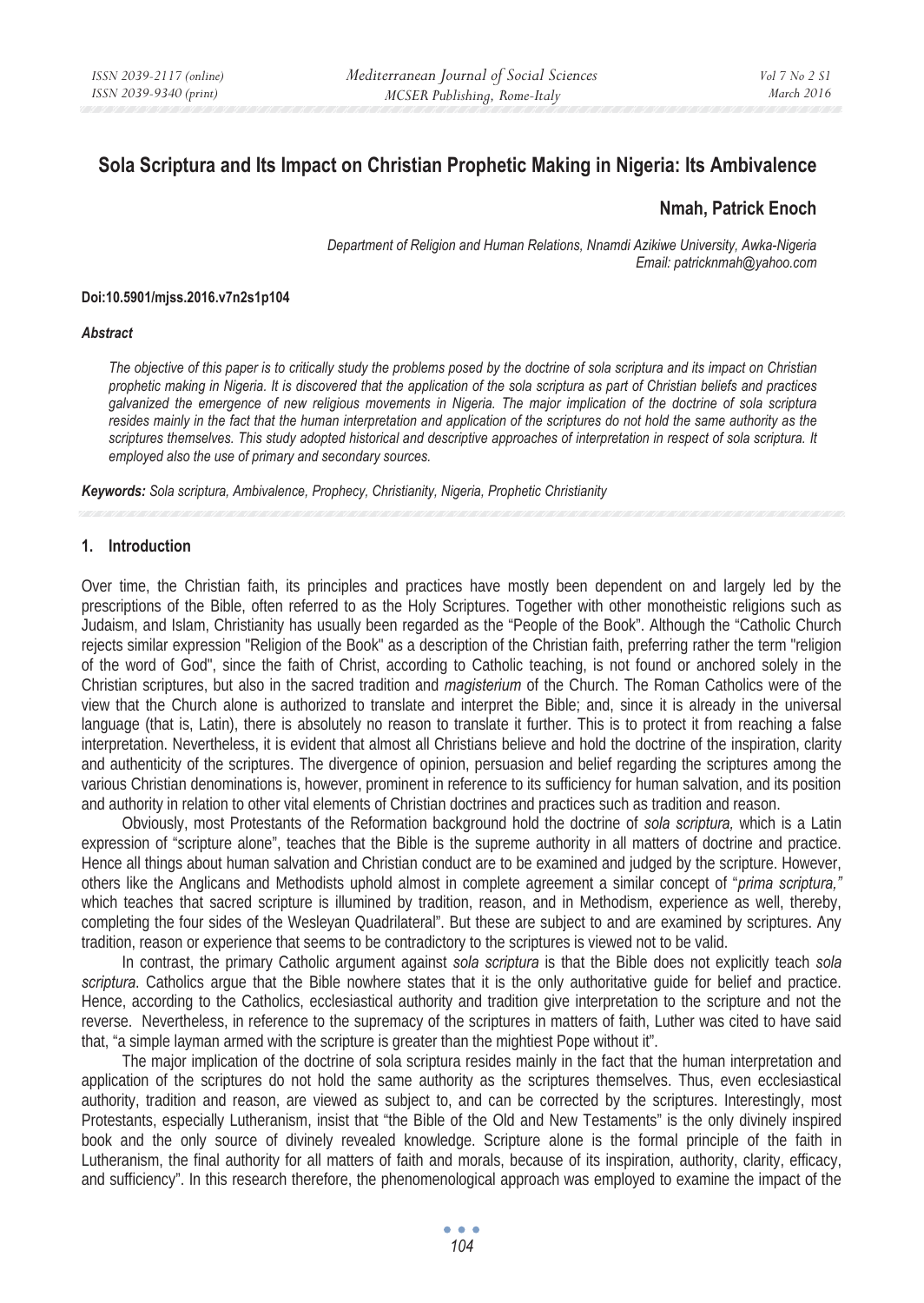principle of *sola scriptura* in the Christian prophetic making in Nigeria so as to ascertain its reliability, relevance and viability in a grossly religious competitive Nigerian community.

The significance of this study basically stems from the fact that it addresses the issues that threatened the collective existence of Christian communities, and offers a valid and insightful resource material those future scholars especially church historians can consult to gain useful information on the Christian prophetic making in Nigeria.

## **2. Understanding the Concepts**

It would presumptuous to embark on this research work without proper understanding of the major operational terms involved in our study. In this regard, terms such as *sola scriptura*, prophetic Nigerian Christianity and Nigeria are briefly examined in relation to the imports of this paper.

Sola scriptura: As earlier observed, it is a Latin ablative which means by "scripture alone". It is a Protestant Christian doctrine which states that the Bible is the supreme authority in all matters of doctrine and practice. According to the Wikipedia Free Encyclopedia, *sola scriptura* basically means that all things necessary for salvation and concerning faith and the spiritual life are taught in the Bible, and clear enough for the ordinary believer to understand it.

While this principle does not deny that other authorities govern Christian life and devotion, it sees them all as subordinate to and corrected by the written word of God. It belongs to the five *Solae* of the Protestant Reformation, which include *sola fide, sola gratia, sola scriptura, solus Christus,* and *soli Deo gloria. Sola scriptura,* however, holds that the word of God is the only authority for the Christian faith. Traditions are valid only when they are based on the scripture and are in full agreement with the scripture. Traditions that contradict the Bible are not of God and are not a valid aspect of the Christian faith. *Sola scriptura* is the only way to avoid subjectivity and keep personal opinion from taking priority over the teachings of the Bible. Grudem (1994) cited the Chicago Statement on Biblical Inerrancy by saying;

*We affirm that the Holy Scriptures are to be received as the authoritative word of God. We deny that the scriptures receive their authority from the Church tradition or any other human source. We affirm that the scriptures are supreme written norms by which God binds the conscience, and the authority of the Church is subordinate to that of the scripture. We deny that the Church, creeds, councils or declarations have authority than or equal to the authority of the Bible (p.1204).* 

The doctrine of *sola scriptura* is a presupposition for the revelation, inspiration, infallibility, and inerrancy of the scriptures. While it is obvious that the inspiration and revelation of the scripture are almost generally accepted among the various Christian groups and Church denominations, it is the principle of the canonization and authority of the Bible that mostly set the Churches, especially the Protestants and the Roman Catholics, apart. The doctrine of inspiration of the scripture is, however, immensely important because most of other evangelical doctrines are developed from the Bible. They rest upon and find their relevance and authority on the scriptures. Harrison (1985) cited L. Boettner (1947) and said that the biblical teaching of inspiration is the "mother and guardian of all others", including the *sola scriptura*. According to him,

*An unsound view of the inspiration of the scripture is bound to countenance unsound views, produce distorted teachings or serious gaps in essential doctrinal systematization or offer a temptation to easy subscription to plausible but unsound scientific or philosophic theorizing (p. 620).* 

The fact of Biblical inspiration is clearly stated in 2Tim. 3:16-17, "All scripture is inspired by God and is profitable for reproof, for correction, for training in righteousness; that the man of God may be complete, equipped for every good work". In view of this, Packer in Ferguson and Wright (1988) says that scripture mediates the authority of God who gave it and the Christ to whom it testifies, and it does this by presenting the realities of salvation-history in their universal significance. According to him, the issue is the nature and extent of the control that canonical scripture should exercise over the doctrine, discipline and devotion of the Church and its members (p. 630).

Geisler and MacKenzie (2009) particularly state that *sola scriptura* among Protestants means that scripture alone is the primary and absolute the source for all doctrine and practice (faith and morals). It implies that the Bible is a direct revelation from God; it is sufficient, and divinely authoritative. Thus, what the Bible says, God says. In this sense the scriptures do not just contain the word of God, but in its entirety is the word of God. Sola scriptura is a Reformation slogan which asserts that scripture is the Church's only infallible and sufficient rule for deciding issues of faith and practices that involve doctrines. While the Bible does not contain all knowledge, it does contain that which is necessary for salvation. Indeed, if something is not found in scripture, it is not binding upon the believer. This view does not deny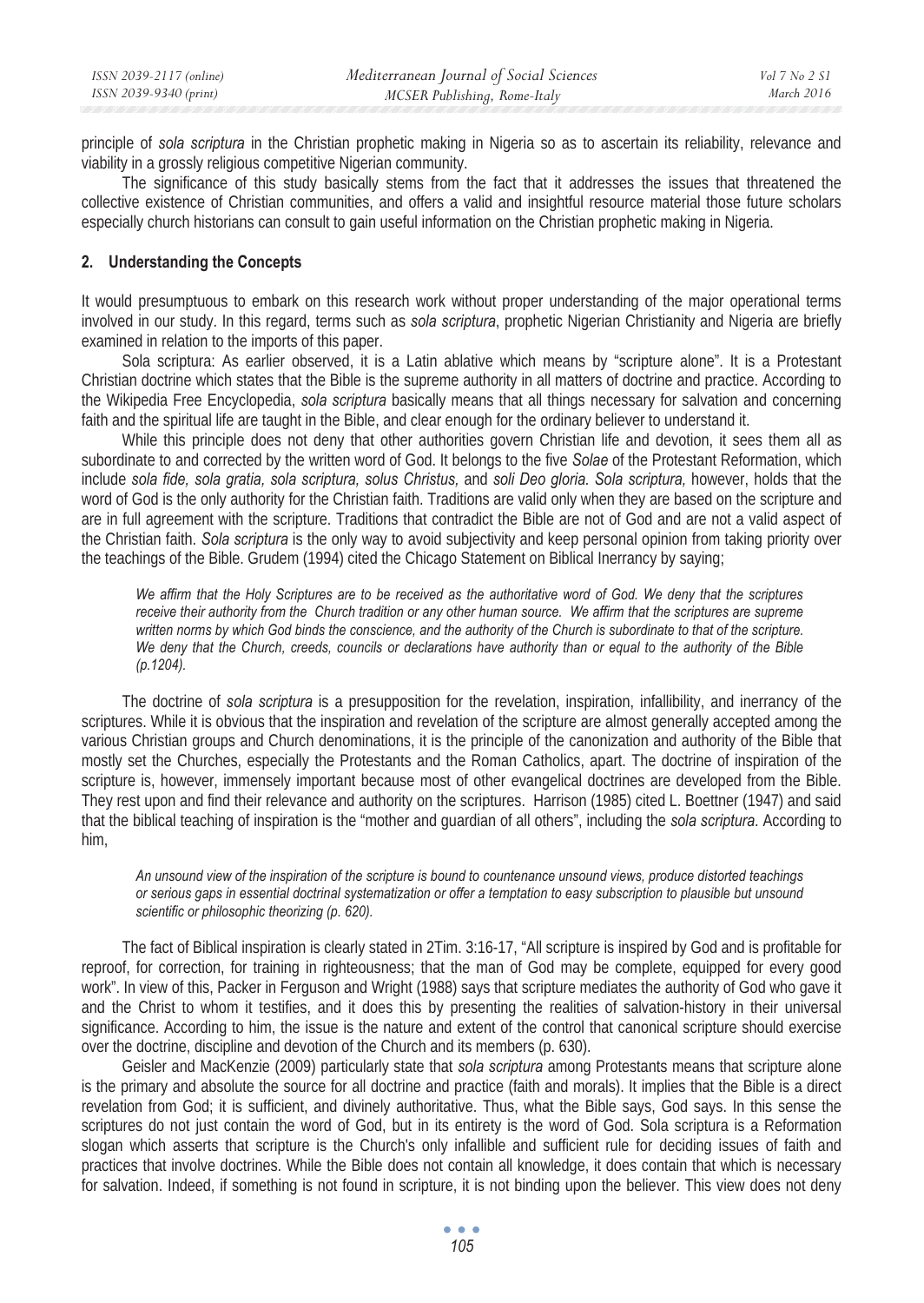| ISSN 2039-2117 (online) | Mediterranean Journal of Social Sciences | Vol 7 No 2 SI |
|-------------------------|------------------------------------------|---------------|
| ISSN 2039-9340 (print)  | MCSER Publishing, Rome-Italy             | March 2016    |

that the Church has the authority to teach God's word, nor did the Reformers reject everything that every Christian in earlier ages has said. Furthermore, while tradition is valuable, it but must be tested by the higher authority of the scriptures. Given this understanding, the position, role and impact of the scriptures become a critical issue that deserves thorough examination especially with clear perception on prophecy and 'prophetic' in contemporary Nigerian Christianity.

Prophecy: This has often been associated with the foretelling or prediction of what is to come. It is something that is declared by a prophet, especially a divinely inspired prediction, instruction, or exhortation, a divinely inspired utterance or revelation. According to the Wikipedia Free Encyclopedia, prophecy involves a process in which one or more messages allegedly communicated to a prophet are then communicated to other people. Such messages typically involve divine inspiration, interpretation, or revelation of events to come.

Etymologically, the word prophecy comes from the Greek verb, *προφημι* (*prophemi*), which means "to say beforehand, or to foretell". It is a combination of the Greek words,  $\pi$ po and onul. The Greek prefix  $\pi$ po also means "before," "in front of," so προφημι means to speak in front of, as a spokesperson. Nmah (2009) noted that "a prophet" is called. In fact it is the experience of his call and mandate that are most characteristic of him. He is not a politician, a social thinker, a philosopher nor a poet even though his sayings are in poetical form" (p.18). According to him, the prophet entirely belongs to his God. He is the one speaks for another (Ex. 7:1f, Deut. 18:18). His office presupposes people's ignorance and blindness with respect to God's will and purpose, which the prophet as spokesman of the Almighty seeks to dispel.

Harrison (1985) said that the predictive element was a frequent part of the content of the prophet's message. But this is not the only element. Though as earlier noted, the prophet is not a politician, but prophets frequently appeared in the role of social and political reformers, stirring preachers of righteousness and religious revivalists in addition to being predictors of judgment or blessing as the occasion demanded. The prophet's message was ever "religious and spiritual, announcing the will of God to and calling for complete obedience" (p.1039). Evidently, the scripture presents prophetic prediction as a manifestation of God's power glorifying his person, exalting his redemptive work in Christ and setting forth the divine character of his revealed and written word which is the scripture.

Nmah's treatment on the personality of the prophet in reference to his prophetic functions is worth examining. He said that,

*The life of a prophet is characterized by a personal communion with God in prayer, devotion, meditation and moral submission to the divine will. What distinguishes a prophet from all other religious men and women is that he never keeps his religious experiences to himself. He feels compelled to announce it to others (p.18).* 

In this regard, this paper agrees that a prophet does not live for himself nor use the scripture for his personal advantages, but is usually under obligation to declare the revealed word of God; the message of his master, not his own, since he is simply a messenger. Thus, "he knows no other rules than the force and guidance of divine impulse". Although the idea of the prophet "losing his freedom as an ordinary man and is forced to follow the orders of his God" tend to depict a picture of a 'helpless robot'. It is agreeable that one major characteristics of a prophet is a 'feeling of being under a superhuman and supernatural' influence, including "the experience of extrasensory perceptions" such as dreams, visions, and predictions and so on. In any case there are prophets, who are regarded as false prophets, because they have no sense of divine mandate, supernatural influence and direct message from the Almighty or they have lost them all together. It is against this backdrop that the re-examination of Christian prophetic making in Nigeria and its relationship with the unchanging word of God, and the scripture becomes expedient.

The New Testament understanding of prophecy is similar, though may not always possess the cultic dimensions in some Old Testament prophetic ministry. Nmah (2009) notes that,

In the Christian New Testament, prophecy is referred to as one of the spiritual gifts that accompany the indwelling of the *Holy Spirit. From this, many Christians believe that prophecy is the supernatural ability to receive and convey a message from God or the divine. The purpose of the message may be "edifying, exhorting and comforting" the members of the Church or an individual believer. In this context, not all prophecies contain predictions about the future (p.22).* 

The unfolding encounters with Jesus' ministry in the New Testament revealed that he was severally referred to as a prophet. For instance, after relating the true details of her past life, the Samaritan woman in John 4:19, declared of Jesus, "I can see you are a prophet". Apart from this, Jesus constantly made predictive assertions of things to come, especially with regard to his discourses on the "Son of Man and the Kingdom of God".

Nevertheless, prophetic ministry in the New Testament is not exclusively predictive in nature, it also possess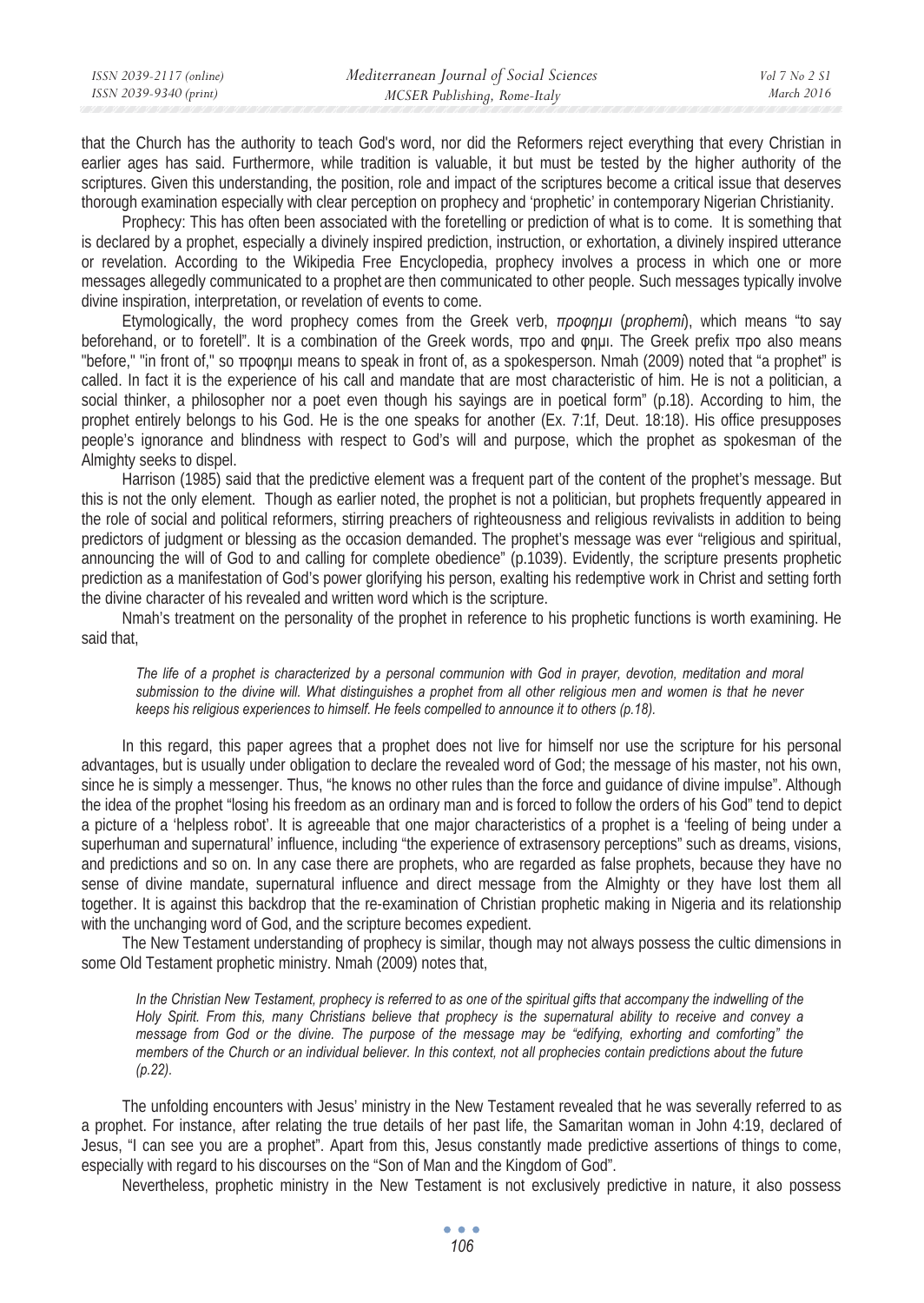cognitive teaching dimension. Hence, in Acts 13:1, the Church in Antioch was said to have prophets alongside with teachers. Therefore, the Apostle Paul also mentions Prophets to be among the fivefold ministries of the Church, which include others such as apostles, evangelists, pastors and teachers (Eph. 4:11). The creepy-crawly issue with regard to prophetic Christianity is not its authenticity, availability or its practicability in the scripture, but its valid applicability in the contemporary Christianity of the Nigerian situation. A brief survey of the context of our scope of study will therefore suffice for understanding the impact of *sola scriptura* in the making of prophetic Christianity.

Nigeria is a socio-political entity situated on the Southern coast of West Africa, sharing borders with Benin Republic to the west, Cameroun and Chad to the east and Niger to the North. It is bordered to the south by the Atlantic Ocean. It covers a sprawling area of 923, 733 square kilometers, and has the largest population in Africa, estimated to be between 160 and 170 million people. Although, there is a widespread notion that Nigeria is equally divided between two major religions-Christianity and Islam; their population ratio is a highly contentious issue. Apart from the internal population estimate which includes adherents of Traditional Religion, Stefanos (2009) observes that "Nigeria's population includes both more Christians in any other African State and more Muslims than in any other African State too. It is estimated that one out every six Africans, is a Nigerian.

Importantly, it is notable that before the advent of Christianity in Nigeria, there were personalities who functioned under superhuman and supernatural influences as seers, diviners, medicine-men in African traditional religious settings. Onunwa (1990) observed that,

*Prophets occupy important position in African traditional religion just as priests. Prophets had appeared in the past particularly in circumstances of social stress. Since the history of the traditional religion has not been written, it has not*  been possible to record the development and rules of the prophetic ministry in the faith. A reconstruction of the ministry *of prophecy in the traditional religion may not necessarily fit into the biblical or Islamic concepts and understanding of prophecy (p.58).* 

Since the African understanding of prophecy is principled on oral tradition and unwritten, and do not necessarily fit into the scriptural concept, a re–interpretation of the concept of prophecy from the standpoint of the Protestant doctrinal concept of *sola scriptura* is therefore pertinent.

#### **3. Biblical Hermeneutics and Christian Prophetic Making in Nigeria**

Although the principle of *sola scriptura* seems to focus basically on the authority of the scripture, the interpretive of the Bible in relation to the wholistic ministry of the Church especially Christian prophetic making in Nigeria holds crucial significances. Silva (1996) thus said that "the truth of scriptural authority does not automatically tell us what a given passage means; it does assure that, once we have correctly identified the biblical teaching (in other words, proper interpretation is assumed), that teaching may be trusted unequivocally" (p.19). Generally, according to Hazelton in Ferguson and Wright (1990), "Hermeneutics concerns not only the interpretation of texts; but on the interpretation and understanding of any act of communication, whether written or oral, verbal or non-verbal (such as symbols or symbolic acts)" (p.293). Biblical hermeneutics therefore is a specific area which focuses on the study of the principles of interpretation concerning the books of the Bible. It involves the interpretation, understanding and appropriation of biblical texts.

The emphasis on biblical hermeneutics is the profound reflection on the very basis and purpose of interpretation and of how we decide what would be considered as correct interpretation. When there is difficulty in understanding an unclear text of scripture, recourse is made to other biblical texts. For the Bible is the best interpreter of the Bible. In the scriptures, clear texts are used to interpret the unclear ones. Maintaining that scripture interprets scripture, therefore, this concept is known as the analogy of faith principle.

The prophet does not and is not expected to declare his own self-initiated message, but that of his master using the word of God under the supernatural mandate and the influence of the spirit of God. His communicative formula is nothing short of "Thus says the Lord". It is clear then that the written word of God which is believed to be inspired or Godbreathed, infallible and authentic, should be the basis and only guiding principle for his prophetic utterances, which in turn constitute his doctrines, life style and his practices. The Apostle Peter spoke succinctly of this and said, "For prophecy never had its origin in the human will, but prophets, though human, spoke from God as they were carried along by the Holy Spirit" (1 Peter 1: 21). The Berean Study Bible puts it clearer thus, "For no prophecy was ever brought about through human initiative, but men spoke from God as they were moved by the Holy Spirit".

From the above biblical quotation, it is obvious that prophecy and Christian prophetic making in Nigeria is uniquely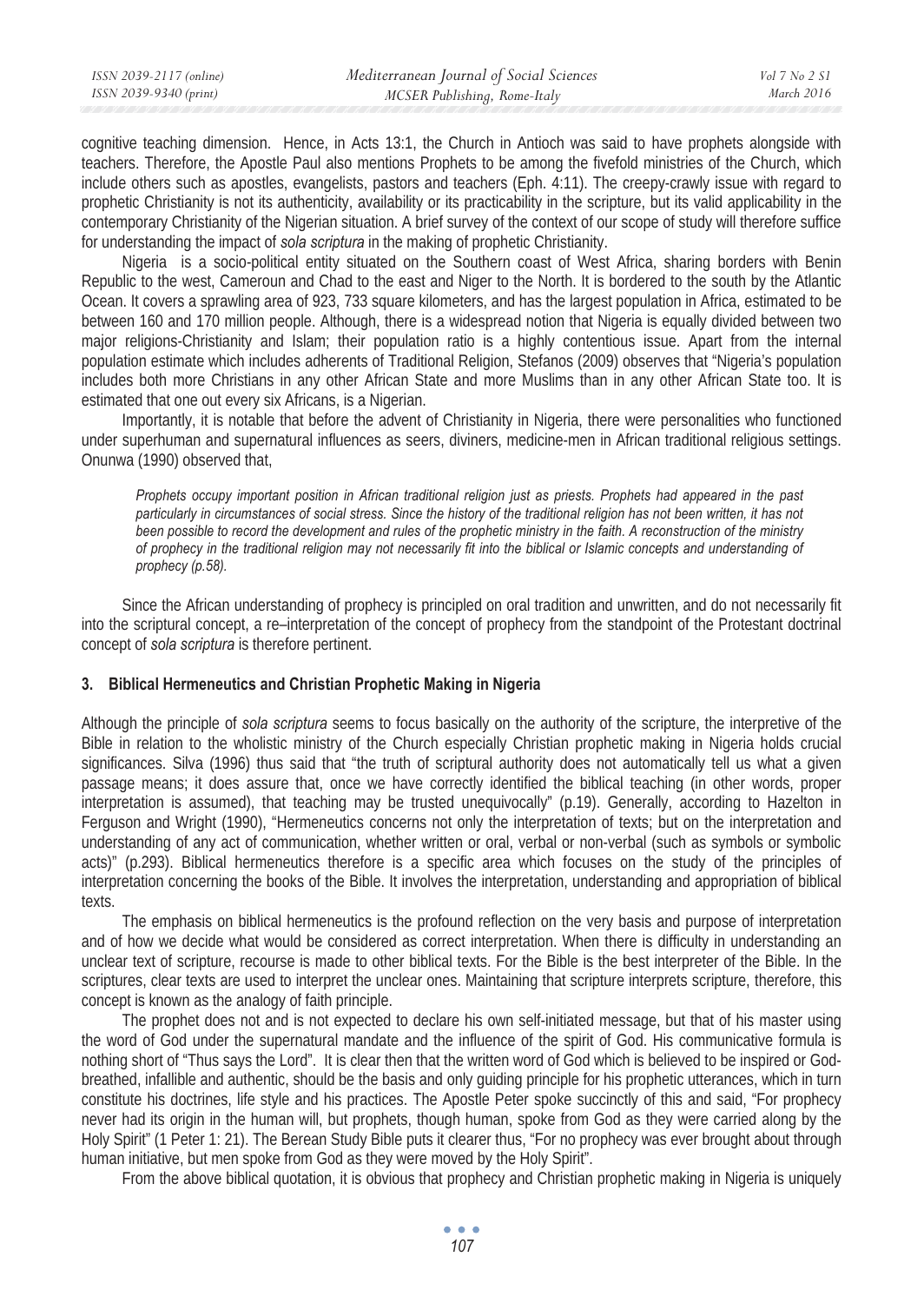tied to the Word of God. As part of her discourse on the *"13 keys to receive and release a prophetic word",* Michelle Mclain (2015) says that,

*All of the Lord's words, no matter in what form we hear them, must be quickened and revealed by the Holy Spirit. Quicken means "adding life to ordinary words." The Greek word for quicken means "to make alive and give life by spiritual power to arouse and invigorate." The word Jesus speaks has life and vitality. Other words are just dead language. The message can come in a variety of ways-flashes of pictures, scriptural verses, sentence fragments or impressions (p. 23).* 

However, the Wikipedia Free Encyclopedia states that in his forward to R. C. Sproul's *Knowing Scripture*, J. I. Packer observes that Protestant theologians are in conflict about biblical interpretation. To illustrate the diversity of biblical interpretations, Yarchin (2004) pictures a shelf full of religious books saying different things, but all claiming to be faithful interpretations of the Bible (p. x). Furthermore, Ramm (1970) observed that such diverse interpretations underlie the "doctrinal variations in Christendom." The absence of hermeneutics or misunderstanding of it feeds the Charismatic movements in Nigeria. Pentecostals and Charismatic tend to base much of their teachings on poor principles of Bible interpretation. A mid-19th century book on biblical interpretation observed that even those who believe the Bible to be "the word of God" hold "the most discordant views" about fundamental doctrines" (p.3).

In a paper titled *"Pentecostal Experience and Hermeneutics",* Stronstad (2015) states that,

*The Bible is the written record of God's past revelation. Nevertheless, the interpreter experiences it not merely as a historical document, but as a contemporary word from God to us. The understanding of this historical-contemporary word, then, involves both cognitive and experiential presuppositions; that is, the understanding of the Bible is as much pectoral as it is cerebral. On the one hand, the cognitive dimension is necessary in order that the interpreter may understand languages that are not his own, cultures that are radically different from his culture, and the history of other peoples that is not his history. On the other hand, whereas experience can never be the basis of theology, experience is the contemporizing of history. Thus, the understanding of the Bible generally involves a hermeneutical cycle (p. 11).* 

The unique Biblical interpretative approach by several Protestants, and Pentecostals in Nigeria ( for instance, Assemblies of God Church, Methodist Church Nigeria, Church of Nigeria, Anglican Communion, Redeemed Christian Church, Triumphant Rock Assembly, New Creation Bible Church, Household of God Fellowship, Power-line Bible Church, Christ Chapel, Grace of God Mission, Cherubim and Seraphim, Church of God Mission, Deeper Life Bible Church, Mountain of Fire and Miracles Ministries in particular, would be helpful to decipher the divergences and particularities often associated with the various understandings concerning the principle of *sola scriptura*. For instance, Strnstad (2015) insists that "the experience of the divine by God's people in the past addresses the experience of God's people in the present, and the present experience of the divine informs the understanding of the past. In this way the divine word as a historical document becomes a living word-a word that, like God himself, is, was, and is to come. Thus, the record of the past historicizes experience, and the present encounter with that record contemporizes history.

On the other hand, it might be necessary to admit Anderson's (2015) view that "the Pentecostal method of interpretation is essentially pneumatic or charismatic. This is to say that the interpreter relies on illumination by the Holy Spirit in order to come to the fullest comprehension of the significance of the text. According to him, Pentecostals uniquely use the various genres in the Bible (the historical narratives, in particular), and that they incorporate church history, personal experiences, theological biases, and other elements in their hermeneutics. The advances they are making are achieved by articulating just how these elements influence them and how they treat them when they interpret the Bible.

#### **4. Critical Analysis of Sola Scriptura and Prophetic Christianity**

Against the backdrop of these differences of interpretation among the various Christian traditions, even within the Protestant circles, there have arisen several divergent and often wrong interpretations, appropriation and application of biblical texts, resulting in obvious deviation from the concept of *sola scriptura*. No interpreter of the scripture which is the word of God is expected to impose his own meaning to the content of its message. When God gives a prophetic word, he also gives instructions about how it should be delivered. Prophets must make sure that they get his instructions and act on them. A word that is delivered in an incorrect way is nullified, and effectively becomes a false prophecy. Evidently, false and fake prophetic Christianity in Nigeria has become the bane of our society. Thus, Onyeidu (2004) cited Agumuo as saying that,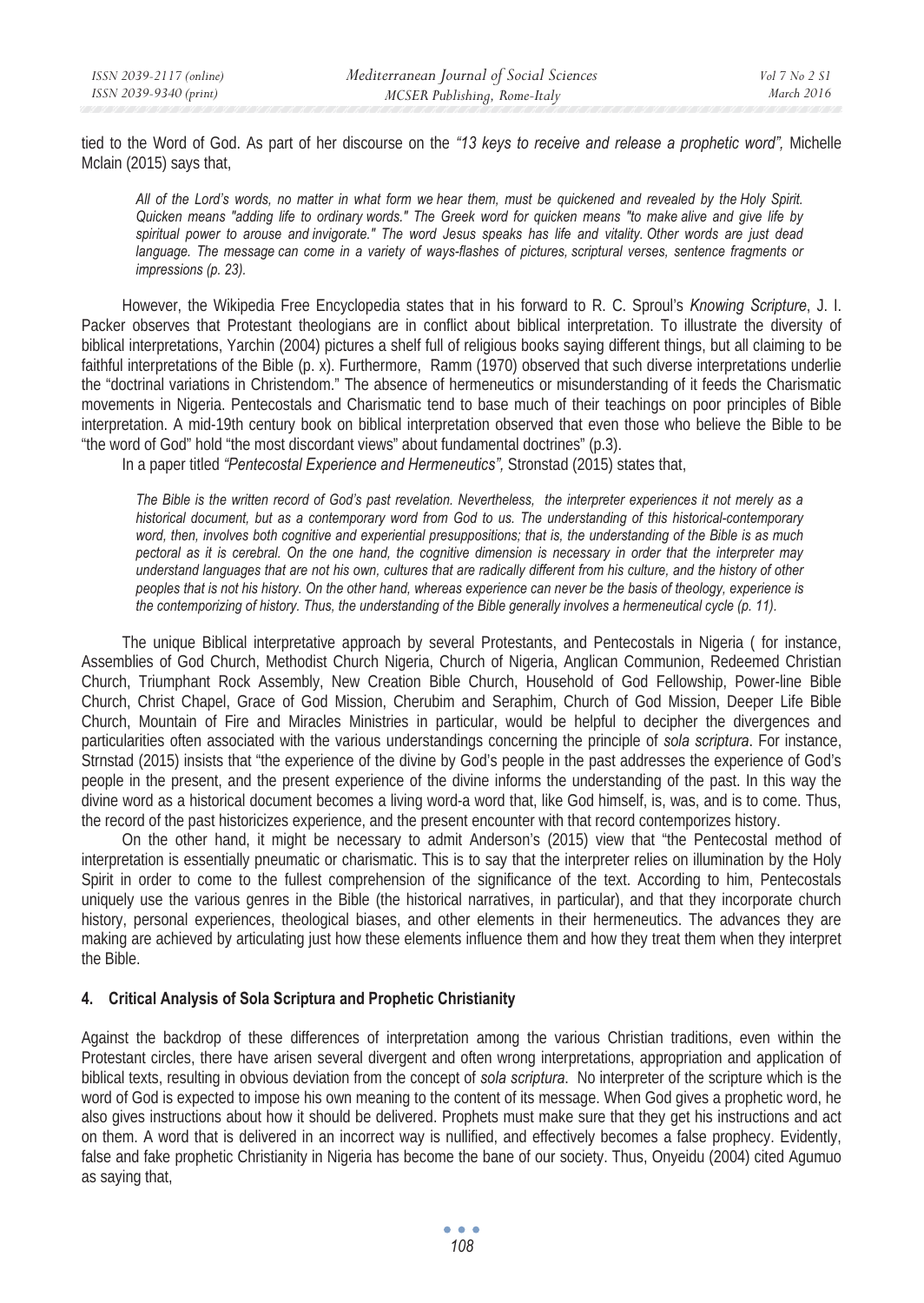*Churches are everywhere. Men and women are competing vigorously to plant many more. . . Go to the Bar beach, Bible clutching men and women are there prophesying. Visit River banks in villages, they are there in flowing white green, or yellow gowns (p.57).* 

It is doubtless therefore, that the individualistic approach and freedom to biblical interpretation especially among the Protestants have given rise not only to wrong interpretation of the scripture based on personal perceptions, but also to schism and proliferation of churches in Nigeria. Nmah (2008) identified this as part of the socio-religious factors leading to proliferation of churches. According to him, it is characterized by new doctrine, liturgy, and new political structure. Other factors include false prophesy, personality clash, clamour for miracles, signs and wonders, false religious experience, religious fanaticism, cum others.

The clamour for miracles, signs and wonders and the quest for the power of their manifestations are rampant. The biting economic conditions and ghetto mentality of miracle seekers in Nigeria have provided advantage grounds for the thriving of false Christian prophetic making in Nigeria. The unsuspecting victims are often convinced that these prophets are using the scriptures, which is the word of God. Incidentally, the havoc of false prophecy is not confined to the poor, the sick and the needy, but also to the elites and politicians who fall prey to these false and wrong interpreters of the scriptures.

Oladejo (2015) in an article titled, "*Nigerian Presidential Election and the Shame of False Prophets"* averred,

*To refresh our memory, the electioneering period was a time these fake prophets multiplied like swarm of flies. The politicians bent on winning at all cost courted them. Like father, like son, these prophets as true scions of their great grandfather Balaam, that prophet known to prophesy at the smell of filthy lucre, went over themselves to say not what*  God sent them to say but what their clients were eager to hear. They forgot to learn from the calamity that befell *ministries of fake prophets in our recent history (p. 13).* 

Unfortunately, according to Oladejo, the outcome of the election had shamefully proved that many of these prophets never got their boastful pronouncements from God in the first place. While political parties in the election, winners and losers alike can point to their contributions to the deepening of democracy in the country, the hordes of false prophets were completely put to shame. They are nothing but too for penny false prophets. The reason for this ugly development in Nigeria is not far-fetched; the principle of *sola scriptura* is set aside in many instances in the practice of prophetic Christianity.

Ugwu (2015) reacting to this obvious deviation from biblical heritage says, " It is important to highlight that a lot of people pursue the things of this life as if that is the ultimate things in life". According to him,

*It is widely believed by biblical naïve people that material acquisition is an eloquent expression of greatness and a proof that God is with someone. In as much as material things are not bad per se, and having them in a modest way is gainful, having them alone without Christ is simply a show incredible emptiness. Therefore when one encounters Christ and engages in an enduring relationship with Christ, a lofty height would be attained according to God's schedule (p.5).* 

Often, the major culprits of the error of deviation from the correct interpretation of the scriptures are usually Pentecostals who mostly employ literalism as their main interpretative approach to the Bible. According to the Encyclopedia Britannica,

*Literal interpretation asserts that a biblical text is to be interpreted according to the "plain meaning" conveyed by its grammatical construction and historical context. The literal meaning is held to correspond to the intention of the authors. This type of hermeneutics is often, but not necessarily, associated with belief in the verbal inspiration of the Bible (p. 1205).* 

In this regard, Gordon Fee as cited by MacArthur (2015), states that the attitude of the Pentecostals toward scripture regularly has included a general disregard for a scientific exegesis and carefully thought out hermeneutics. In fact, hermeneutics has simply not been a Pentecostal thing. Scripture is the word of God and is to be obeyed. In place of scientific hermeneutics, there developed a kind of pragmatic hermeneutics. Obey what should be taken literally. Spiritualize, allegorize, or emotionalize the rest. They spin the Bible at random looking for something that might seem applicable to whatever trial or need, they or their clients are facing.

The story of one Bishop Kayode Peller in the Sun Newspaper of September 5, 2015 who confessed selling his son, using him as collateral in order to obtain cocaine is very revealing. Although the said Bishop confessed that this took place before his conversion to Christianity, but the fact that he was an internationally acclaimed professional magician (a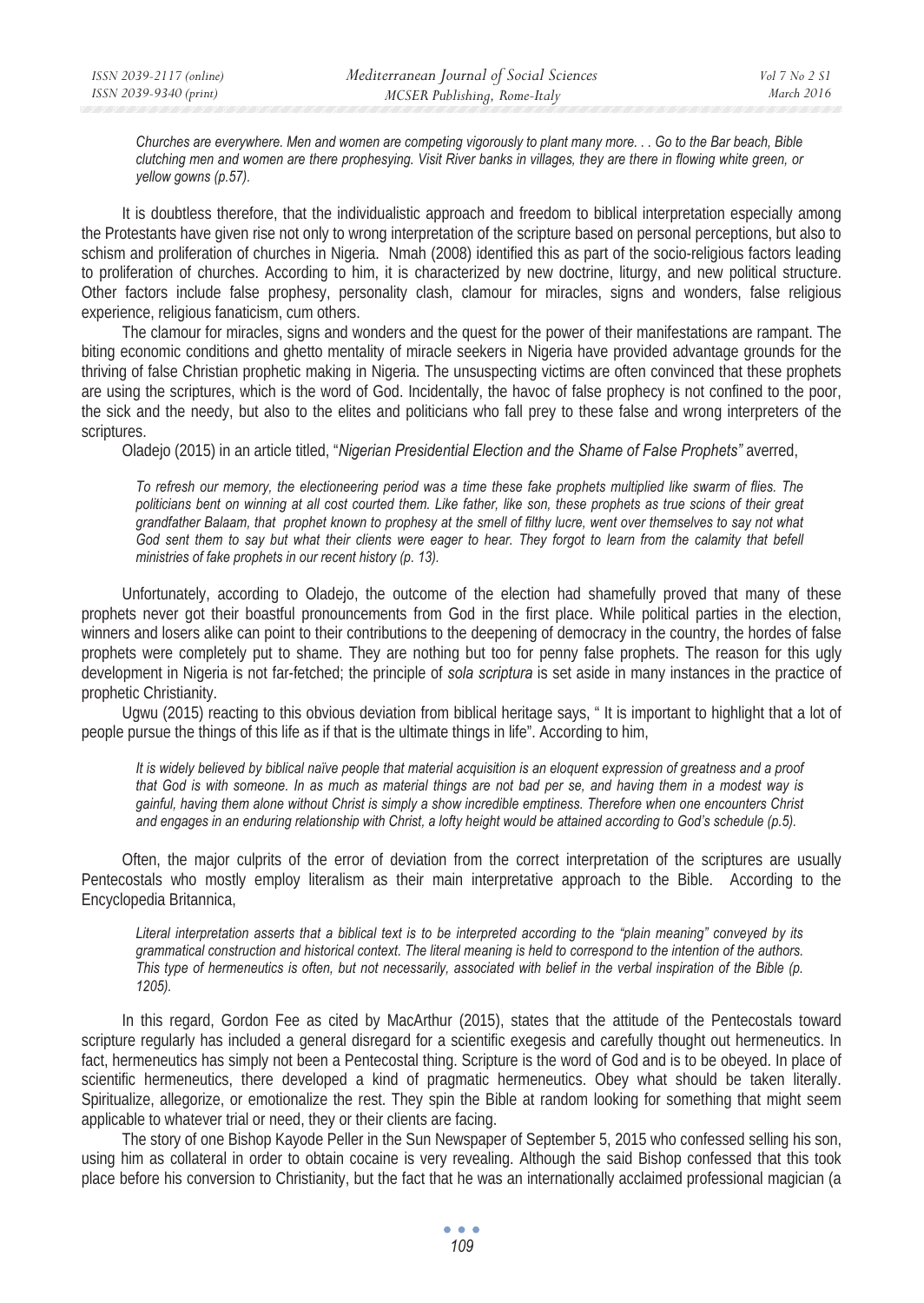| ISSN 2039-2117 (online) | Mediterranean Journal of Social Sciences | Vol 7 No 2 S1 |
|-------------------------|------------------------------------------|---------------|
| ISSN 2039-9340 (print)  | MCSER Publishing, Rome-Italy             | March 2016    |

trade he inherited from his father), who turned to a Pentecostal Bishop leaves so much to be imagined especially for a speculative or even an objective thinker. While this paper does not intend to investigate or judge Bishop Peller, the issue of the genuineness of his call and the truthfulness of his practice in Christian prophetic making in Nigeria leaves many questions to be answered, given his background in magic, occultism and Islam.

Apart from these deviations, the principle of *sola scriptura* has provided necessary logical deductions to conclude that what is written and contained in the scripture is the only infallible basis for faith and practice; and that they are sufficient, without tradition or any other aid, for human salvation. The fact that the scripture is believed to be Godbreathed and by it Christian believers are 'equipped for every good work' (2Tim. 3:16-17), it provides the basis and final authority for the practice of Christian prophetic making in Nigeria. This understanding has been profitable for guiding the beliefs and practices, especially of the orthodox Protestants, and also for regulating the excesses of some practitioners of prophetic Christianity.

In view of this, however, it is observed that while some practitioners of prophetic Christianity in Nigeria have obviously deviated from the concept of *sola scriptura*, thereby making merchandise of the practice (cf. 2Chronicles 18:1ff), a few others while remaining committed to the concept, are assuming not only religious but also strong sociopolitical voices in Nigeria. In a Newspaper report of September 7, The Nation (2015) captured the message by Prophet Oladipupo Funmilade titled *"The need to rescue Nigeria".* According to the report, the Prophet said that, "If all the negatives touching Nigeria are to be tackled, then every one of us must have the fear of God and be righteous". His bold assertiveness in referring to the present Nigerian government is characteristic of Old Testament biblical prophets, and commendable. The Prophet Oladipupo further said,

*Things are not as expected in Nigeria now, and we (Nigerians) expect much from President Buhari's government and the truth is that he (Buhari) cannot do it alone, everybody must be involved. The truth is that, there is mismanagement of public funds as a result of leadership failure. In fact, every Nigerian needs a bailout. We should all call on God for divine intervention. Let everyone of us work for the interest of the nation. I also want to urge Buhari to tackle poverty. It is too alarming and disturbing-as it will encourage growth and sustenance of democracy in the nation. (p. 20).* 

An in-depth analysis of the prophetic message cited above could conveniently be said to be insightful as well as instructive. While it does not particularly possess predictive formulae or portend such powers, the prophet's message does not in any form contradict the concept of *sola scriptura*.

## **5. Recommendations**

This work has unveiled the basis for "*Sola scriptura* and its impact on Christian prophetic making in Nigeria: its ambivalence" and the subsequent challenges the *Sola scriptura* in proliferation of churches in Nigeria and Africa per se. The present challenges seem to be tearing the unity of Nigerian Christians especially the Christian Association of Nigeria (CAN). Hence, this work recommends the following:

The need for the mainline churches and the African Initiated Churches (AICs) to maintain a balanced biblical interpretation following the principles of Jesus' ethical teachings,

The need for the ecclesiastical leadership to embrace doctrine of *Sola scriptura* as the pivot of Christian faith is necessary in respect of the doctrine of the Apostolic faith,

There is also the need for the various strands in the Christian communion to understand that in the spirit of one God, the Father, and one Lord, Jesus Christ or in the spirit of ecumenism, that extreme of any kind is not allowed,

No Christian group should have a particular theological statement of its own to fence it off from other Christian churches. This is in order to avoid false prophets, prophetesses, and false prophecies.

#### **6. Conclusion**

The centrality of the scripture in the practice of the Christian ministry cannot be underestimated. It is indispensably the basis for doctrinal formation, beliefs and practices of the Christian Church, especially the Protestants and Evangelicals. Any doctrine or practice that contradicts the scripture is deemed invalid and un-Christian. Nevertheless, it is obvious that the principle of *sola scriptura* has been adversely diluted especially among many Protestants and Pentecostals in the guise of prophecy and 'prophetism' in Nigeria. Many unsuspecting Nigerian Christians have fallen victims to these false prophets who, though profoundly make reference to the Bible, exploit the harsh economic conditions in the country, spiritual, material and emotional challenges of their clients to maneuver or swindle them.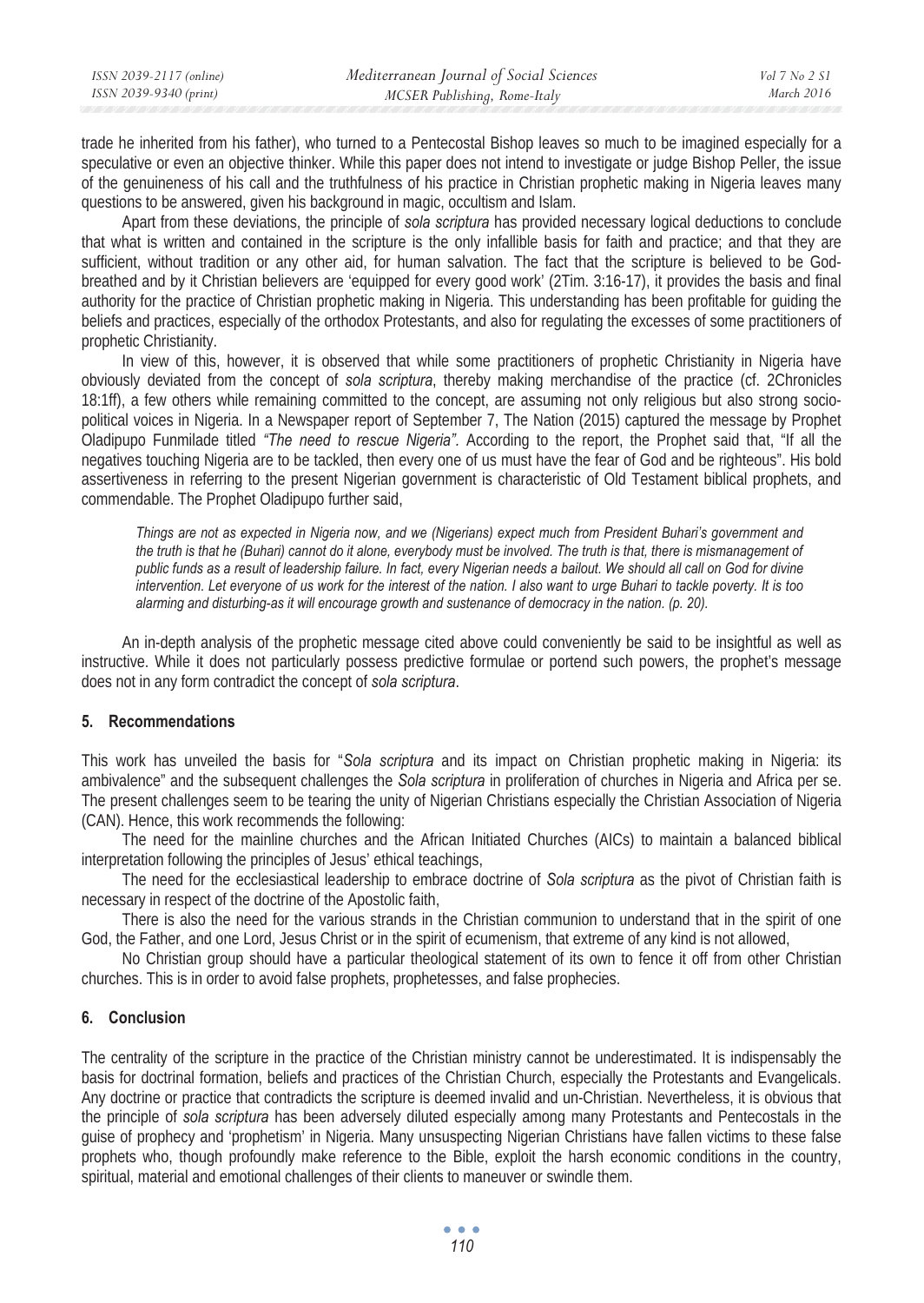Predominantly, those who fall prey to the croaky and manipulative antics of these false prophets are found mostly among the desperate miracle seekers who are either looking for the "fruit of the womb" or the materialistic and prosperity pursuers who are prepared to pay the required price to get what they want. Often they are asked to sow seeds in form of substantial cash or other material deposits to the prophet or the man of God, as 'prerequisites for divine intervention.' While many of these prophets claim to have the scripture as the only principle of their prophetic ministry, evidences have proved several of them otherwise. Instances have been of some who were allegedly involved in shady practices such as diabolism, drug addiction, corruption, immorality, and other criminal tendencies. This is in utter disregard for the doctrine of *sola scriptura*.

However, the paradox of prophetic Christianity in Nigeria is its attraction for massive followership. Although ample evidences exist to confirm that many of these prophets do not have concrete and realistic solutions to the problems of their clients. They throng to them often in utter futility and disappointment. Ugwu (2015) observed that "it is unfortunate that we have a galaxy of blind and helpless men and women today that instead of crying to Jesus are busy crying to the crowd for help. The crowd can only pity them and offers them peanuts as alms but cannot have compassion on them. . . the crowd lacks the capability and ability to offer any enduring help" (p.24).

Understandably, and from the onset, the Catholics do not wholly accept this doctrine, adding that ecclesiastical authority and traditions are the bases for biblical interpretation. Nonetheless, the Catholics as well, are not spared from abuse and exploitation inherently prevalent with false 'prophecy.' The practice of Christian prophetic making in Nigeria is nonetheless expected to be nothing short of this conviction. It should be rooted in a deep personal conviction of the sufficiency of the scripture for human salvation and living. Again, the application of the *sola scriptura* belief in Nigerian Christianity has given rise to new religious movements such as *aladura* churches (prayer houses), Grace of God Mission, Deeper Life Bible Church of Nigeria, The Redeemed Christian Church of God, The Redeemed Evangelical Ministry, Church of God Mission, Mountain of Fire and Miracles Ministries and a host of other religious movements. Some of these movements are labeled "evangelical," "pentecostal," "charismatic," "fundamentalist" "holiness movement".

This conviction is made clearer during the Reformation, and is the basis of the doctrine of *sola scriptura* as held and taught by the Reformers. Many of them, such as John Calvin, John Wycliffe, Huss, Martin Luther, Huldreich or Ulrich Zwingli, and others were prepared to give convenience and even life, but not the word of God nor the convictions of their conscience therein (Edwards, 1998; Thomson, 1981). Atkinson (1982) and Fosdick (1952) cited Martin Luther's singlemindedness in relation to the scriptures. The Catholic Church threatened Luther with excommunication (and death) if he did not recant his convictions. Luther's reply was instructive of the doctrine of *sola scriptura* as he said,

*I* believe in neither popes nor councils alone, for it is perfectly well established that they have frequently erred, as well *as contradicted themselves and might err again. Unless then I shall be convinced by the testimony of scripture, or by the clearest reasoning, I must be bound by those scriptures which have been brought forward by me, yes, my conscience have been taken captive by these words of God. I cannot revoke anything nor do I wish to; since to go against one's conscience is neither safe nor right. He added in German, 'I can no other! Here I stand! May God help me, Amen! (Atkinson, pp. 201-202; Fosdick, p. 80).* 

Nevertheless, the challenge of reconstructing this devalued authority necessarily belonging to the scripture becomes imminent, particularly in the Nigerian situation where the Christian faith and practice is turning to 'big businesses. This paper attempts the recommendation of a few remedial doses for a return to this basic doctrinal stance of the Christian reformers.

First, the Church should ensure basic and balanced theological training for her clergy and teachers before commissioning them to minister. The fact that Nigeria is a highly religious competitive society is not a guarantee for abuse and excessiveness in the practice of prophetic Christianity in Nigeria. Although, Folayan (2015) maintains that Christians are radically rethinking the structure and context of theological education as they have received it at the hands of the missionary enterprise," It is, however, essential to the renewal of theological education that its uniqueness and distinctiveness is retrieved and maintained. This will ensure the formation of the people of God in the truth and wisdom of God for the purpose of personal renewal and meaningful participation in the fulfilment of the purpose of God in the Church and the Nigerian society.

Another important issue to be taken into account in responding to the increasing paradigm dimensions and changes in Christian prophetic making in Nigeria is the diversification of the education and professionalization of the leaders and teachers of Christian doctrines. This involves the specialization on specific areas of emphasis in Church ministry as is obtained in other humanities. Everyone cannot become a prophet. In Ephesians 4:11-13, the Apostle Paul viewed this strongly when he said, "It was he who gave some to be apostles, some to be prophets, some to be evangelists, and some to be pastors and teachers, to prepare God's people for works of service, so that the body of